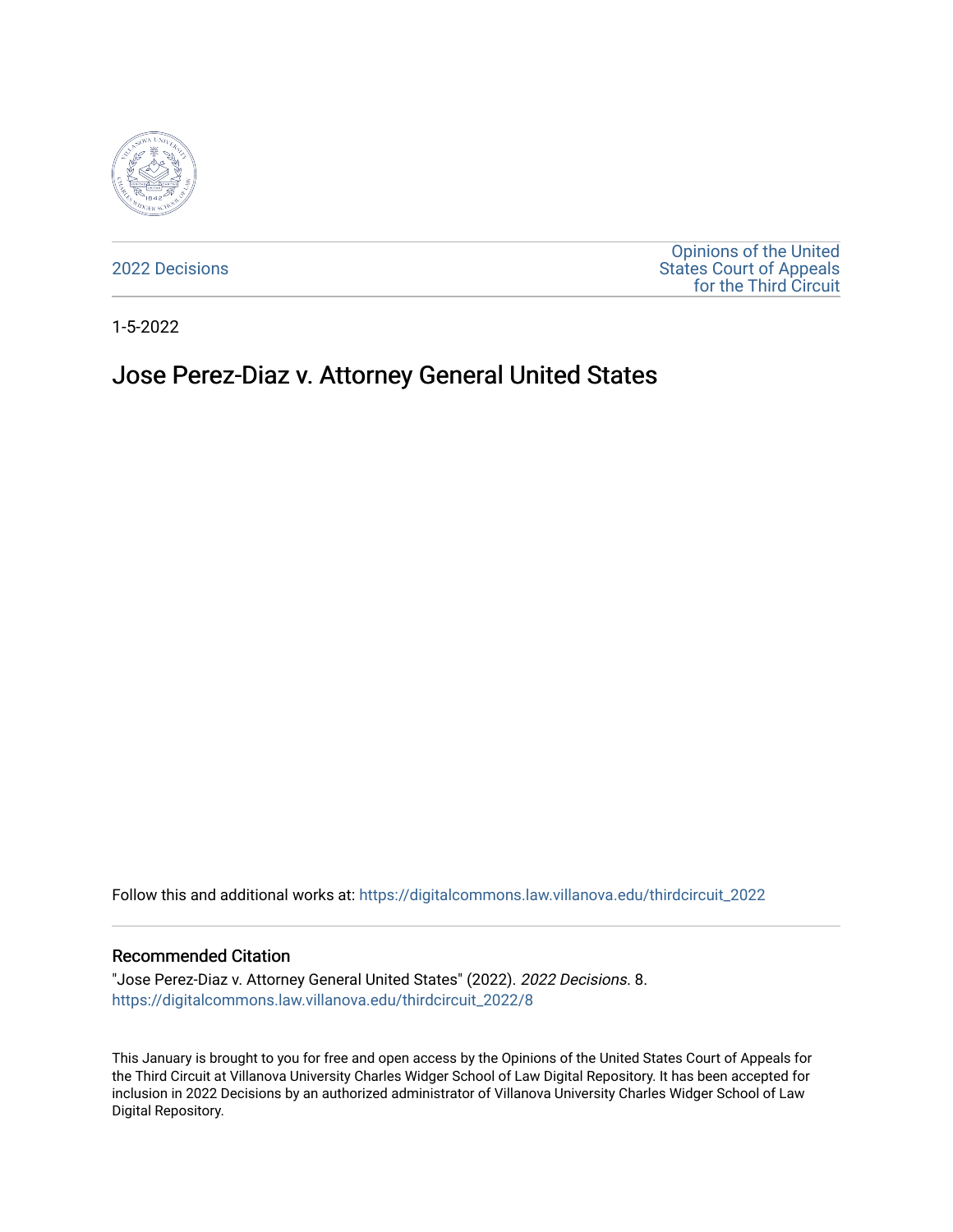#### **NOT PRECEDENTIAL**

### UNITED STATES COURT OF APPEALS FOR THE THIRD CIRCUIT

\_\_\_\_\_\_\_\_\_\_\_

No. 20-2417 \_\_\_\_\_\_\_\_\_\_\_

### JOSE JEREMIAS PEREZ-DIAZ Petitioner

v.

## ATTORNEY GENERAL UNITED STATES OF AMERICA \_\_\_\_\_\_\_\_\_\_\_\_\_\_\_\_\_\_\_\_\_\_\_\_\_\_\_\_\_\_\_\_\_\_\_\_

On Petition for Review of an Order of the Board of Immigration Appeals (Agency No. A215-928-187) Immigration Judge: Alice Song Hartye

\_\_\_\_\_\_\_\_\_\_\_\_\_\_\_\_\_\_\_\_\_\_\_\_\_\_\_\_\_\_\_\_\_\_\_\_

Submitted Pursuant to Third Circuit LAR 34.1(a) February 12, 2021 Before: MCKEE, SHWARTZ, and RESTREPO, Circuit Judges

> (Opinion filed: January 5, 2022) \_\_\_\_\_\_\_\_\_\_\_

### OPINION\* \_\_\_\_\_\_\_\_\_\_\_

PER CURIAM

Jose Jeremias Perez-Diaz, proceeding pro se, petitions for review of an order of

the Board of Immigration Appeals (BIA) dismissing his appeal from the decision of an

<sup>\*</sup> This disposition is not an opinion of the full Court and pursuant to I.O.P. 5.7 does not constitute binding precedent.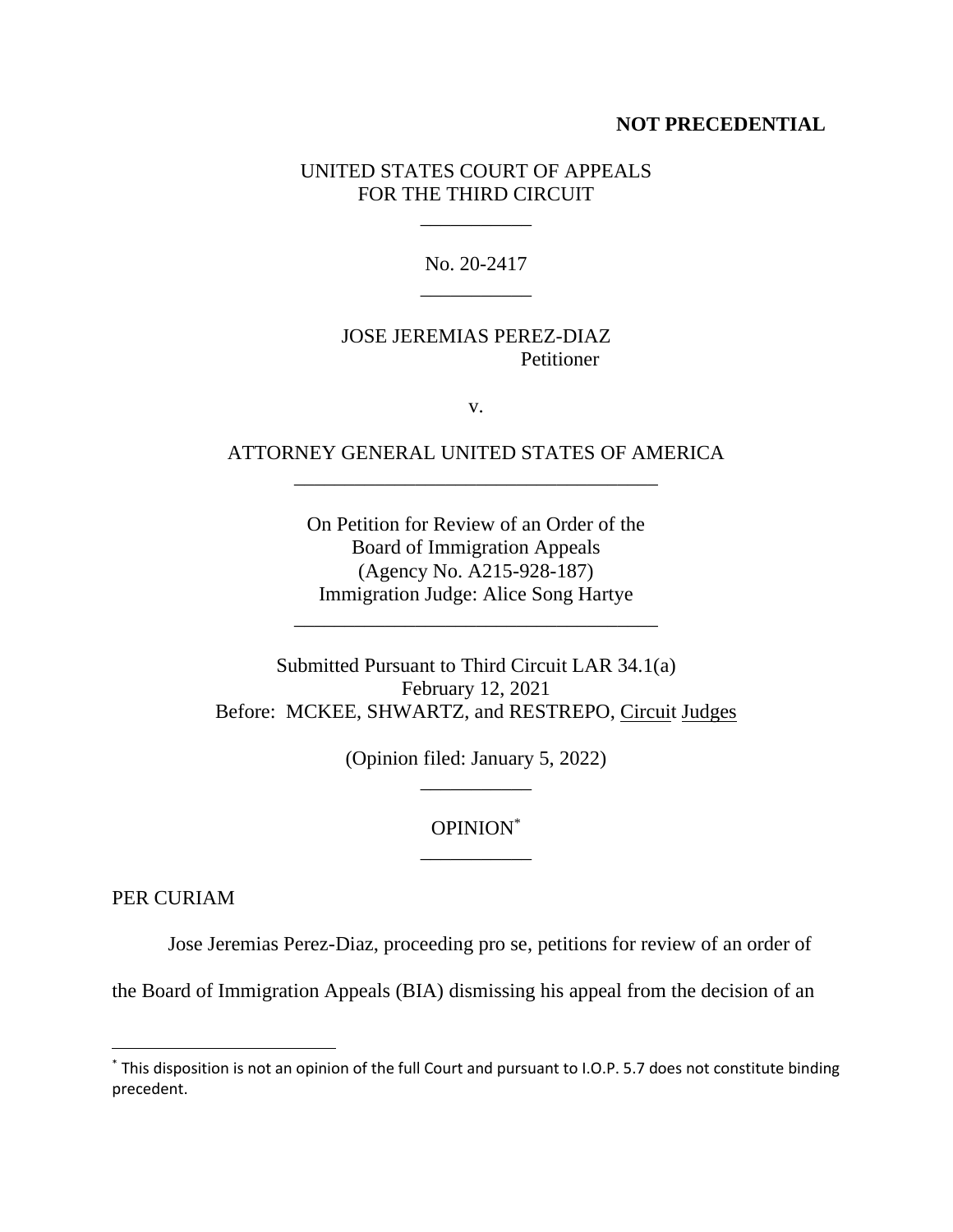immigration judge (IJ) denying his application for asylum, withholding of removal, and relief under the Convention Against Torture (CAT). For the reasons that follow, we will deny the petition for review.

In 2014, Perez-Diaz, a citizen of El Salvador, entered the United States without inspection. In 2019, after he was arrested and convicted of simple assault and endangering the welfare of a child, the Department of Homeland Security charged him with removability under  $8 \text{ U.S.C. } \frac{8}{9} \frac{1182(a)(6)(A)(i)}{2}$ , as an alien present in the United States without being admitted or paroled. Perez-Diaz admitted the allegations against him and conceded removability. He filed an application for asylum, withholding, and CAT relief.

The IJ denied all relief after a hearing at which Perez-Diaz testified about three encounters he and his brother had with a group of individuals whom he believed to be in a gang. The individuals asked them to transport a package, threatened and intimidated them when they refused, and ultimately beat them until they lost consciousness during their final encounter. When they woke up, the individuals were gone. Perez-Diaz went home, and his brother left for his father's home, but disappeared on the way, never to be seen again. Perez-Diaz did not report the incident to the police because the individuals had told him not to contact the police.

The IJ denied all relief. Although she found Perez-Diaz's testimony to have been credible, she ruled that Perez-Diaz had not sustained his burden as to any of his claims. The BIA affirmed and dismissed the appeal. As relevant, the agency concluded that

2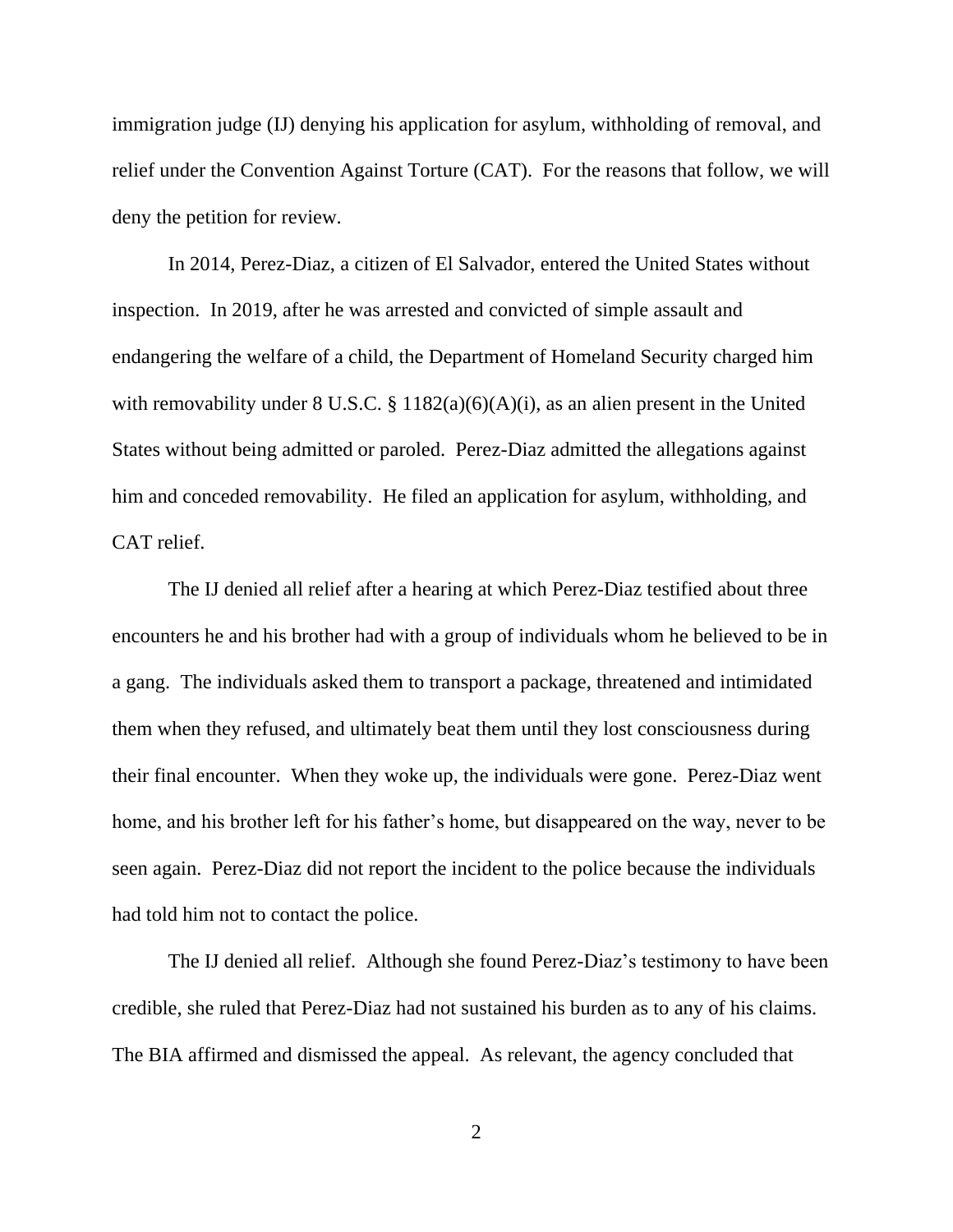Perez-Diaz's proposed social group was victims of criminal gang recruitment and retribution, and the agency ruled that such a group is not cognizable for purposes of Perez-Diaz's asylum and withholding claims.<sup>1</sup> Furthermore, the agency ruled that Perez-Diaz's claim for CAT relief failed because the past harm he suffered was not at the instigation of a public official or a person acting in his official capacity, because he had never had any issues with public officials or the police in El Salvador, and because he had not proven that it was more likely than not that he will be tortured if returned to El Salvador.<sup>2</sup>

When the BIA issues its own opinion, as it did here, "we review the BIA's disposition and look to the IJ's ruling only insofar as the BIA defers to it." Huang v. Att'y Gen., 620 F.3d 372, 379 (3d Cir. 2010) (citation omitted). We review the agency's findings of fact for substantial evidence, considering whether the findings are "supported by reasonable, substantial, and probative evidence on the record considered as a whole." Balasubramanrim v. INS, 143 F.3d 157, 161 (3d Cir. 1998) (internal quotation marks and citation omitted). The decision must be affirmed "unless the evidence not only supports a

 $<sup>1</sup>$  The IJ concluded that the asylum application was untimely because it was not filed within a year of</sup> entry, but the BIA declined to reach the timeliness of the asylum application, instead concluding that it failed on the merits.

 $2$  In his brief, Perez-Diaz now asserts that the gang members wanted him to become a hit man for them. He did not raise this allegation before the agency; thus, it is unexhausted, and we do not consider it. See Lin v. Att'y Gen., 543 F.3d 114, 119-20 (3d Cir. 2008); see also 8 U.S.C. § 1252(b)(4)(A) (providing that a court of appeals shall decide a petition for review "only on the administrative record on which the order of removal is based").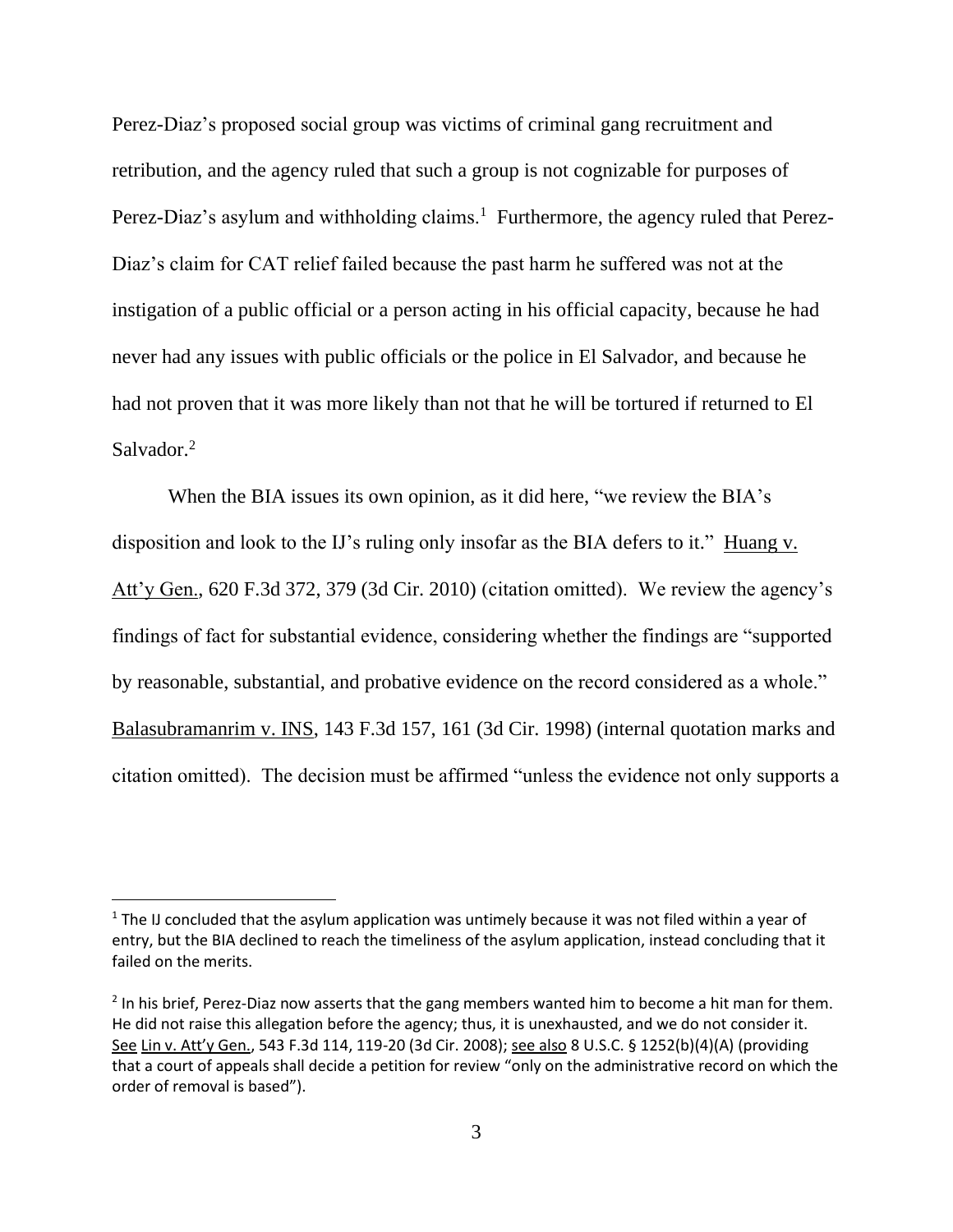contrary conclusion, but compels it." Zubeda v. Ashcroft, 333 F.3d 463, 471 (3d Cir. 2003) (internal quotation marks and citation omitted).

To make out a prima facie case for asylum, Perez-Diaz must show that he was persecuted, or has a well-founded fear of persecution, "on account" of a statutorily protected ground, including "race, religion, nationality, membership in a particular social group, or political opinion." 8 U.S.C. § 1101(a)(42)(A); 8 C.F.R. § 1208.13. To be cognizable, a particular social group must be "'(1) composed of members who share a common immutable characteristic, (2) defined with particularity, and (3) socially distinct within the society in question.'" S.E.R.L. v. Att'y Gen., 894 F.3d 535, 540 (3d Cir. 2018) (quoting In re M-E-V-G-, 26 I. & N. Dec. 227, 237 (BIA 2014)).<sup>3</sup>

The agency did not err in holding that the group "victims of criminal gang recruitment and retribution" did not meet the particularity requirement to be a cognizable social group because it was overbroad and did not exist independently of the harm suffered and feared. See S.E.R.L., 894 F.3d at 552 (3d Cir. 2018) (explaining that "particularity" standard requires the group to have "discrete and definable boundaries that are not amorphous, overbroad, diffuse, or subjective") (internal quotation marks, citation, and alteration omitted); Lukwago v. Ashcroft, 329 F.3d 157, 172 (3d Cir. 2003) (holding that, in assessing a claim of past persecution, a particular social group "must exist

<sup>&</sup>lt;sup>3</sup> The determination of whether a proffered particular social group exists is a mixed question of law and fact. S.E.R.L., 894 F.3d at 542-43. We exercise plenary review over "the ultimate legal question" as to whether a particular social group exists and review for substantial evidence the underlying factual findings. Id. at 543.